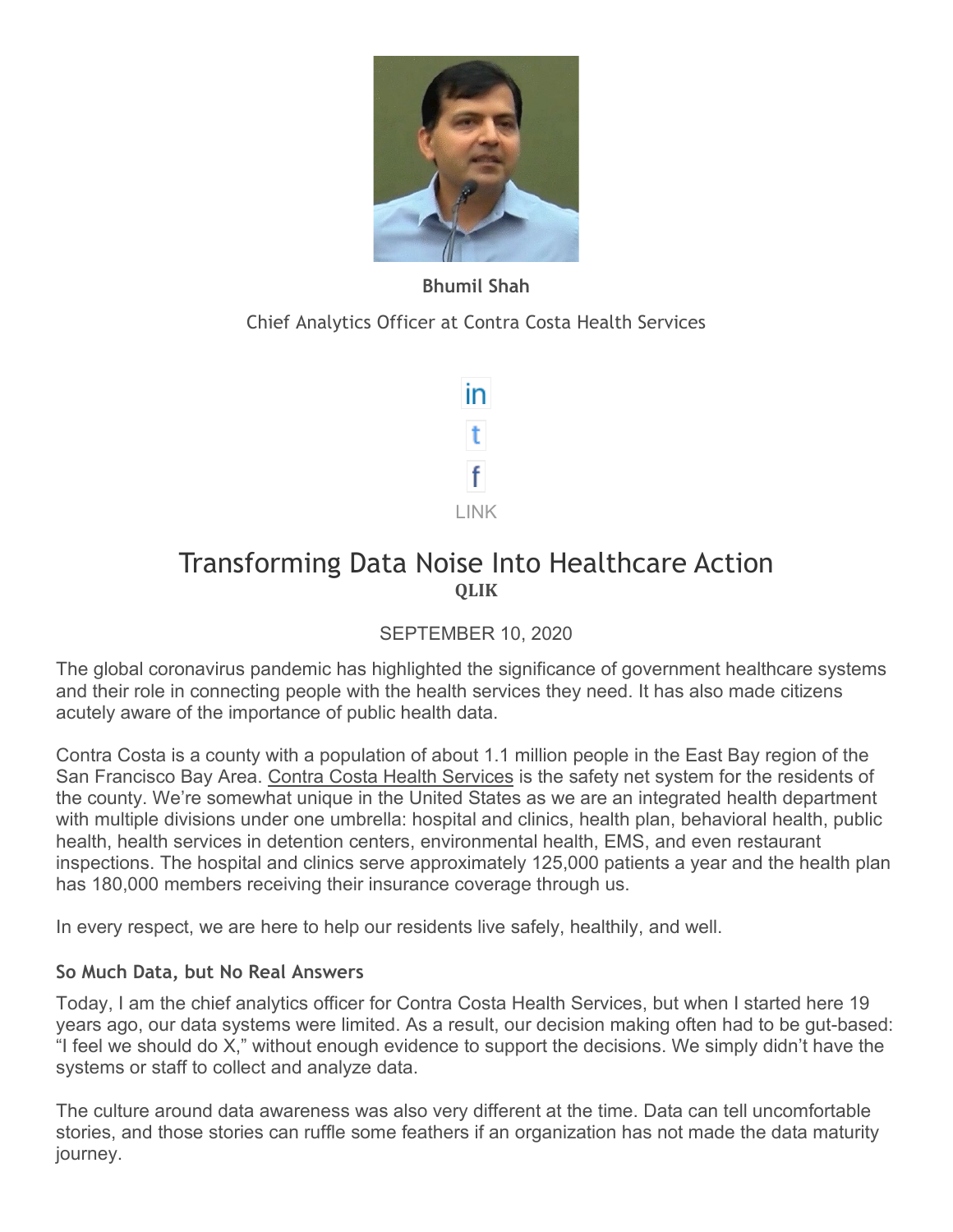Things changed significantly in 2010 with the Affordable Care Act and its funding for electronic health records (EHRs). As a result, in 2012 we went from only using electronic systems primarily for billing and claims to using Epic, an enterprise wide EHR solution. With a consolidated system and a great platform, we suddenly had access to massive quantities of data. The EHR data in the data warehouse was supplemented by developing partnerships with social services, county jails, and other community organizations to share data while following prevailing privacy laws.

This gave us in health services a glimpse into the lives of our patients that we'd never had before. With this, we had a great foundation to build a comprehensive picture of health for our patients, members, and clients. We then knew that we would be doing that information and our clients a disservice if we couldn't organize it in a useful way.

The thing was, the data was not telling us what we needed to know. We produced report after report, but the real questions went unanswered. For example, if our breast cancer screening rate in West County was lower than average, we didn't know how to improve that because we didn't know who those patients were. Were they middle aged? Employed? What was their demographic makeup? What did they need? Were there gaps in our system that were responsible for the screening rate disparities between clinics?

A static report can't answer these questions, and it was becoming unsustainable for my team to produce so many reports. We had to find a way to turn all this data into information that was trustworthy and actionable.

#### **High Stakes**

It was clear that trying to simply solve problems with more data wasn't the solution. Unless you have a way to mine that data and make it actionable, it's just more noise. But how could we identify specific actionable information?

Unless you have a way to mine the data and make it actionable, it's just more noise.

#### **[SHARE](https://linkedin.com/shareArticle?url=http%3A%2F%2Fupshotstories.com%2Fstories%2F760%3Futm_source%3Dpost%26utm_medium%3Dlinkedin1%26utm_campaign%3Dpost760&mini=true&title=Unless%20you%20have%20a%20way%20to%20mine%20the%20data%20and%20make%20it%20actionable%2C%20it%E2%80%99s%20just%20more%20noise.%20%20%20%20%20%20&summary=Transforming%20Data%20Noise%20Into%20Healthcare%20Action) IT [TWEET](https://twitter.com/intent/tweet?text=Unless%20you%20have%20a%20way%20to%20mine%20the%20data%20and%20make%20it%20actionable%2C%20it%E2%80%99s%20just%20more%20noise.%20http%3A%2F%2Fupshotstories.com%2Fstories%2F760%3Futm_source%3Dpost%26utm_medium%3Dtweet1%26utm_campaign%3Dpost760) IT**

We had to break from that traditional back-office mindset that often prevails in IT, where people came to us with requests and our sole purpose was to resolve tickets. It was time for us to ask our various departments about the problems they were trying to solve. I literally had members of my team embedded in operational teams, so they would be at the table during those discussions.

That was a great start toward a change in mindset, but we still had the problem of delivering the data in an actionable manner. The need became even clearer in 2015, when we had performance targets to meet for more than 60 quality metrics under the Medicaid waiver program with millions of dollars in funding at stake. For example, we had to achieve a certain immunization rate or cancer screening rate every year in order to receive funding.

While we could easily produce a report on our immunization rate, providing subsequent, real-time data to show progress and gaps as well as to identify high and low performers over time and disparities for targeted interventions proved to be a challenge. We realized our reporting tools had limitations for the size and nature of the work, as answering some simple questions required a lot of ad hoc reporting. In addition to tens of millions of dollars in funding, the quality of care we deliver was at stake.

#### **Creating Solutions That Catch on Like Wildfire**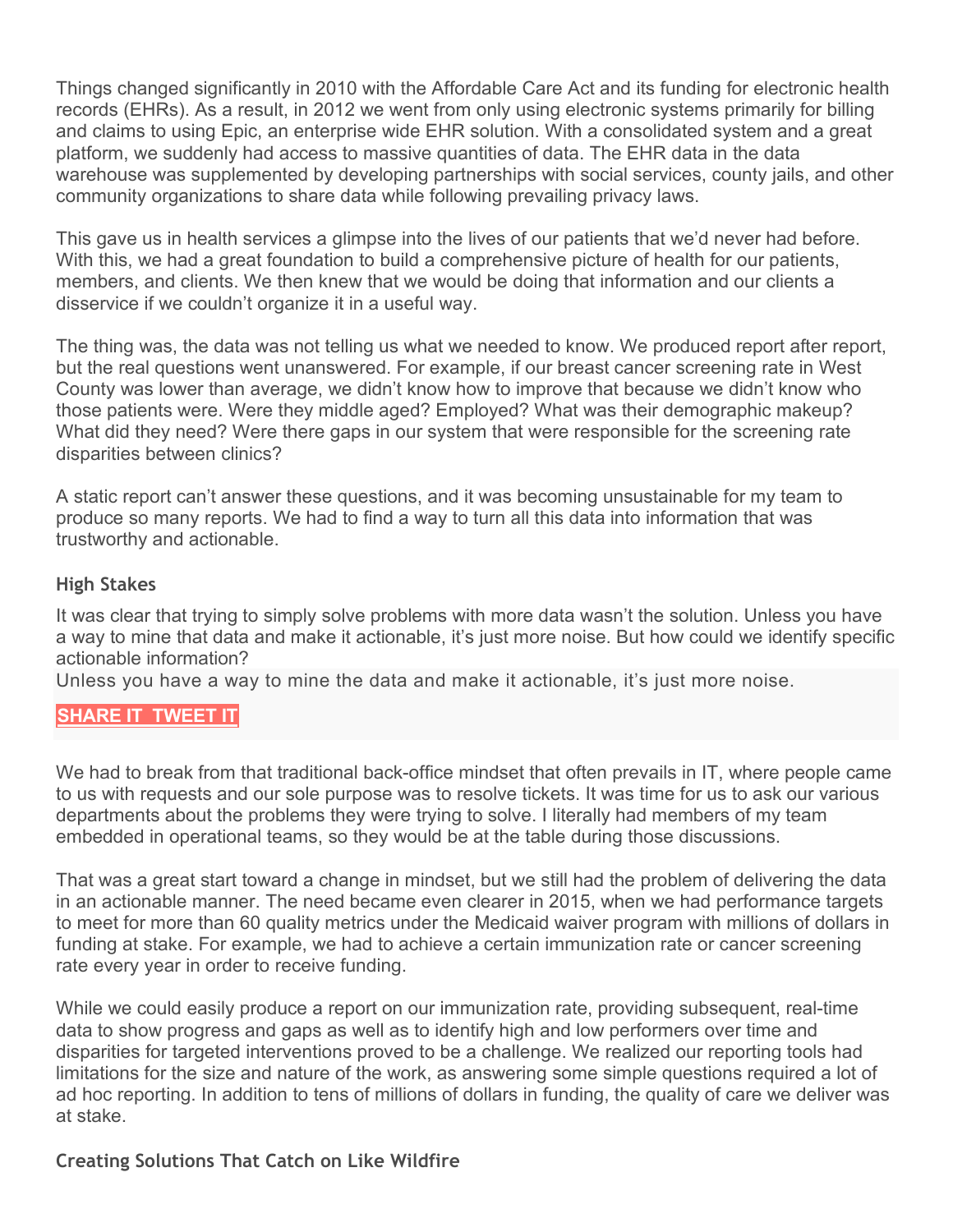We started looking at the tools that would allow our staff to interrogate the data. In 2016, we partnered with [Qlik](https://www.qlik.com/us/) and within three months, published our first dashboard for this pay for performance Medicaid waiver program that is known in California as PRIME. We initially planned a training schedule, but there was such an urgent need for the dashboard to be deployed that as soon as we released it, it caught on like wildfire. Before we knew it, more than 100 providers, quality managers, and operational leaders were using the dashboards without any training.

[Qlik Sense](https://www.qlik.com/us/products/qlik-sense) is so intuitive that the intended users didn't need assistance getting started. As long as we followed some simple design principles, all new users needed was a tip sheet and a data dictionary to get them going.

After the success of that first dashboard, other departments saw the benefit of having these actionable insights. Now we have more than 25 dashboards targeting specific needs, including one for our Whole Person Care Program. This program strives to treat the whole person, believing that addressing the root causes of health issues leads us to deliver better service at a reduced cost.

Our first task as analysts was to draw together the data on the social determinants of health including information on things like access to food and transportation, along with health data—and develop a risk model to identify the top 12,000 most at-risk individuals from the eligible population and get them enrolled in the program. The next step was to create a dashboard for our 150 Whole Person Care case managers. With the patients' permission, my analysts shadowed the case managers on their visits so we could truly understand what case managers need to do their jobs effectively. We learned that case managers were often keeping their own paper records to help them prioritize patients, and that it's unsustainable way to keep up with caseloads.

From there, we started prototyping a dashboard that would give them an at-a-glance view of their caseload and patients that need to be prioritized for outreach. We followed the human-centered design approach in designing the dashboard, making the users co-designers of the dashboard. We made quick prototypes to get early feedback. We found out that initial iterations of the dashboard, though they looked elegant, were far too complex for day-to-day use, and offered too much information.

We quickly learned to be deliberate with information, only including what was necessary and actionable. Information that is merely "interesting" does not belong there. In the final dashboard, a case manager can see at a glance how many of the patients in their caseload are actively engaged, who needs immediate attention or is falling behind, and who can graduate from the program. By partnering with case managers in the design, we've made a dashboard that is truly useful. It's now the starting point of a case manager's daily workflow.

Having real-time comprehensive patient data helps healthcare programs target their efforts and ultimately avoids poor outcomes.

#### **[SHARE](https://linkedin.com/shareArticle?url=http%3A%2F%2Fupshotstories.com%2Fstories%2F760%3Futm_source%3Dpost%26utm_medium%3Dlinkedin2%26utm_campaign%3Dpost760&mini=true&title=Having%20real-time%20comprehensive%20patient%20data%20helps%20healthcare%20programs%20target%20their%20efforts%20and%20ultimately%20avoids%20poor%20outcomes.%20%20%20%20%20%20&summary=Transforming%20Data%20Noise%20Into%20Healthcare%20Action) IT [TWEET](https://twitter.com/intent/tweet?text=Having%20real-time%20comprehensive%20patient%20data%20helps%20healthcare%20programs%20target%20their%20efforts%20and%20ultimately%20avoids%20poor%20outcomes.%20http%3A%2F%2Fupshotstories.com%2Fstories%2F760%3Futm_source%3Dpost%26utm_medium%3Dtweet2%26utm_campaign%3Dpost760) IT**

With the actionable insights we now produce using Qlik, we can better identify patients that are falling behind on preventative services or have unmet social needs. We can understand where the disparities are, leading to better care. It also helps us in being good stewards of public dollars for our county by meeting all our quality targets and not leaving any dollars on the table.

#### **When It Mattered Most: Public Transparency and COVID-19**

When the coronavirus struck California, Contra Costa Health Services had the advantage of already having the tools and the mindset to meet this challenge head-on. We knew that with the shelter-in-